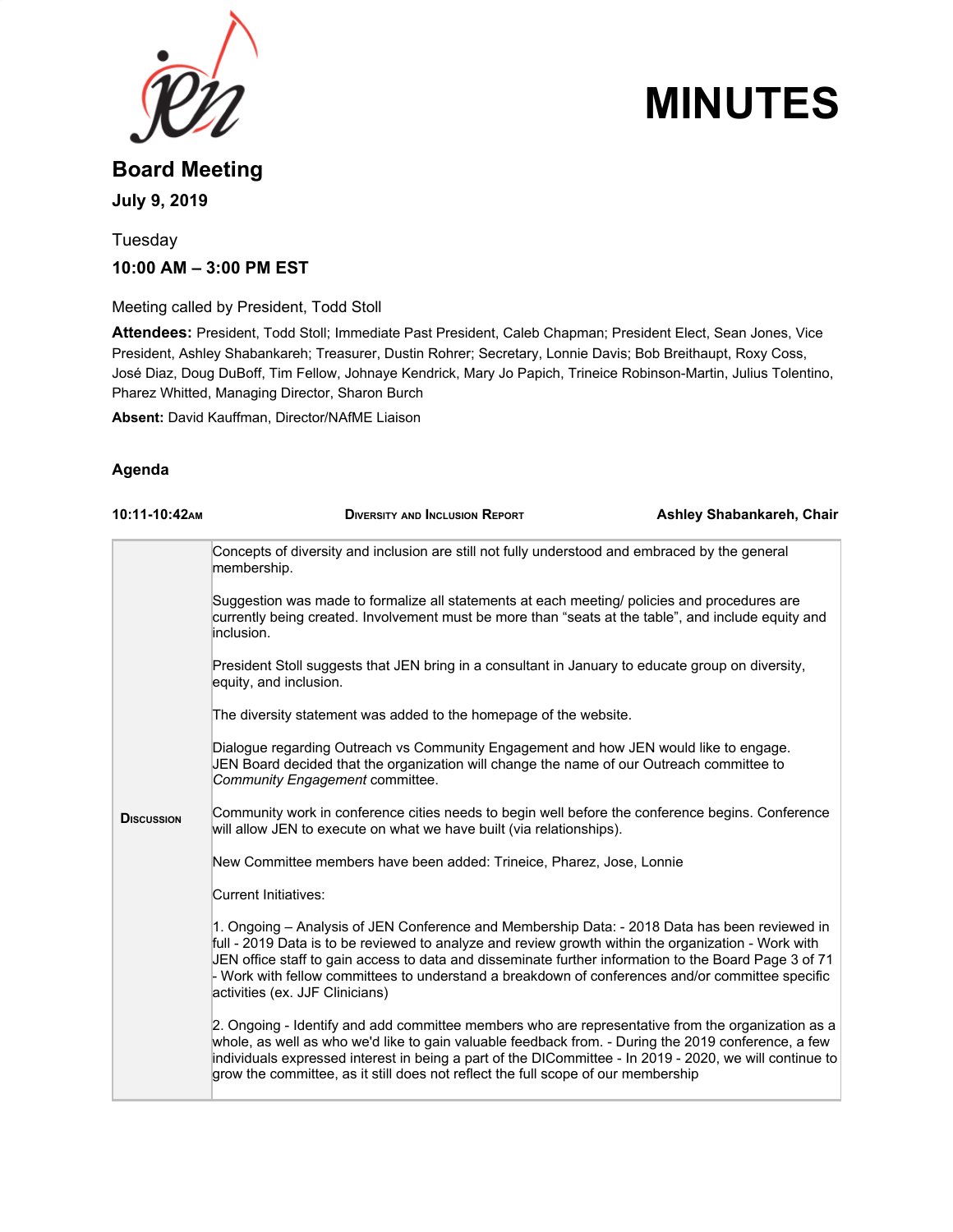meetings

|                     | 3. Ongoing - Creation of a Stand Alone Diversity and Inclusion Plan for JEN - Committee will create a<br>stand alone guide to use within the organization, providing clearer Diversity and Inclusion strategies                                                                                                                                                                                                                                                                 |                           |                                       |
|---------------------|---------------------------------------------------------------------------------------------------------------------------------------------------------------------------------------------------------------------------------------------------------------------------------------------------------------------------------------------------------------------------------------------------------------------------------------------------------------------------------|---------------------------|---------------------------------------|
|                     | 4. New - Synthesize JEN Board Diversity and Inclusion Directives and Assist JEN Committee Chairs<br>in adding Diversity and Inclusion strategies in their work. - With the establishment of more consistent<br>committee chair meetings, the diversity and inclusion committee will be creating guidelines to help<br>assist committee chairs in diversity and inclusion strategies - Ashley will meet one-on-one with other<br>committee chairs to understand current protocol |                           |                                       |
| <b>ACTION ITEMS</b> |                                                                                                                                                                                                                                                                                                                                                                                                                                                                                 | <b>PERSON RESPONSIBLE</b> | <b>DEADLINE</b>                       |
|                     | Change name of Outreach Committee to Community Engagement<br>Committee, once committee members are in support.                                                                                                                                                                                                                                                                                                                                                                  | Mary Jo Papich            | Discussions at<br>future<br>committee |

| 10:42-11:08AM       | <b>COMMITTEE UPDATE</b>                                                                                                                                                                                                                                                                                                                                                                                                                                                               |                           | <b>Todd Stoll, President</b> |
|---------------------|---------------------------------------------------------------------------------------------------------------------------------------------------------------------------------------------------------------------------------------------------------------------------------------------------------------------------------------------------------------------------------------------------------------------------------------------------------------------------------------|---------------------------|------------------------------|
| <b>DISCUSSION</b>   | Currently reviewing all committees and structure of the Board Officer/Committee relationships.<br>Audience Development Committee:<br>Question: Is this committee really needed since everything that JEN does helps to develop<br>audience?<br>Women In Jazz will be categorized under/overseen by the Diversity & Inclusion Committee.<br>Julius Tolentino volunteered to Chair the Mentorship Committee, and Roxy Coss will become the<br>new Chair of the Women in Jazz Committee. |                           |                              |
| <b>ACTION ITEMS</b> |                                                                                                                                                                                                                                                                                                                                                                                                                                                                                       | <b>PERSON RESPONSIBLE</b> | <b>DEADLINE</b>              |
|                     |                                                                                                                                                                                                                                                                                                                                                                                                                                                                                       |                           |                              |

#### **11:08-11:40 PM (SESSION 1)**

| 12:18PM - 12:30 PM<br>(Session2) | <b>BUDGET</b>                                                                                                                                                                                                                                                                                                                                                                                                                                                                                                                                                                                                                                                                                | <b>Dustin Rohrer, Treasurer</b> |
|----------------------------------|----------------------------------------------------------------------------------------------------------------------------------------------------------------------------------------------------------------------------------------------------------------------------------------------------------------------------------------------------------------------------------------------------------------------------------------------------------------------------------------------------------------------------------------------------------------------------------------------------------------------------------------------------------------------------------------------|---------------------------------|
| <b>D</b> ISCUSSION               | There was a 16% increase in revenue over last year.<br>Expenses- additional salaries impacted bottom line.<br>In the initial draft budget, a \$77,000 deficit currently projected/budgeted for FY20.<br>Aebersold endowment<br>Staff positions/personnel expenses<br>$\overline{\phantom{a}}$<br>Membership increase, however it includes discounts<br>Lonnie Davis- Question: Should we create a reserve in the budget of 2--3% to support for future<br>years and replenish the reserve fund?<br>Tim Fellows- We currently do not budget for a contingency.<br>Board discussion: Do we not renew current marketing contractor agreement, which would also help<br>balance the FY20 budget? |                                 |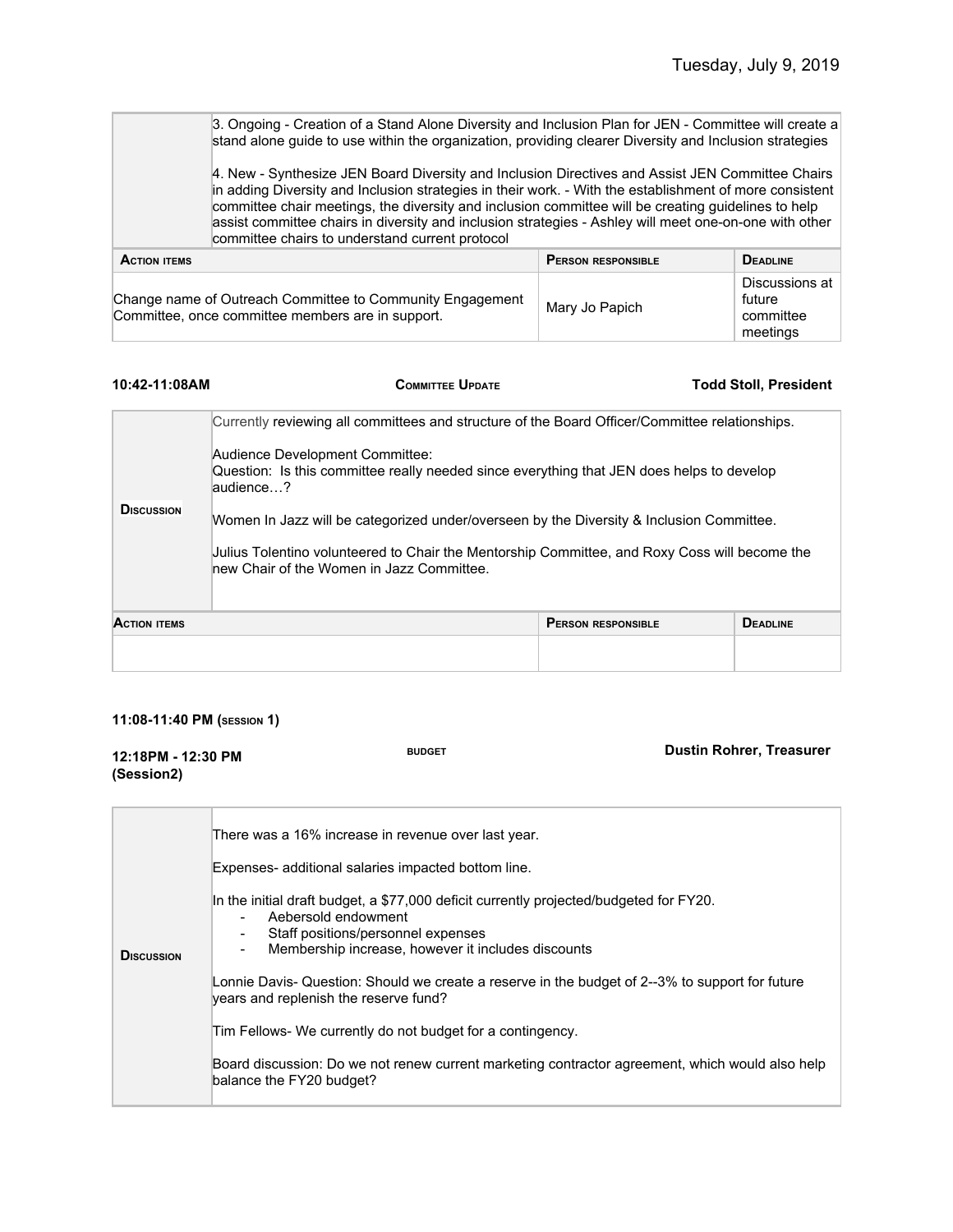| <b>ACTION ITEMS</b> |                                                                                                                                                                | <b>PERSON RESPONSIBLE</b> | <b>DEADLINE</b> |
|---------------------|----------------------------------------------------------------------------------------------------------------------------------------------------------------|---------------------------|-----------------|
|                     | See financials posted on the financials page of the website and JENi.                                                                                          |                           |                 |
|                     | <b>MOTION:</b> Bob Breithaupt made a motion to approve the Fiscal Year 2020 budget.<br>Doug DuBoff seconds this motion.<br>Motion passes.                      |                           |                 |
|                     | MOTION: Ashley Shabankareh made a motion that we do not renew the marketing contract effective,<br>August 30th.<br>Second - Johnaye Kendrick<br>Motion passes. |                           |                 |
|                     | MOTION: Caleb Chapman makes a motion that we increase membership fees to \$96 or \$8/month.<br>Jose Diaz seconds.<br>Motion passes.                            |                           |                 |
|                     | Changes included:<br>Memberships fee increase<br>Equipment fee was removed<br>$\bullet$<br>Marketing contractor agreement will not be renewed.<br>$\bullet$    |                           |                 |
|                     | After the break, JEN Treasurer reports that a revised JEN FY20 drafted budget is projected to be at<br>(\$14,000).                                             |                           |                 |
|                     | Budget conversation tabled at 11:40am<br>Resumed at 12:18                                                                                                      |                           |                 |
|                     | Dialogue: Should we increase individual membership dues to \$99 as of Aug 1st?                                                                                 |                           |                 |
|                     | Do we increase membership fees to offset expenses to help balance the FY20 budget?<br>Roxy Coss - Suggests more Board engagement on social media.              |                           |                 |

### **11:40- 11:45 PM AEBERSOLD ENDOWMENT UPDATE Bob Sinicrope, Past President**

| <b>DISCUSSION</b>                                         | \$73,000 collected to date towards the Aebersold Endowment, with additional pledges.<br>An anonymous donor has pledged to contribute additional support to make the endowment complete<br>at \$100,000. Goal of \$100,000 endowment has been reached! Thanks to past president, Bob<br>Sinicrope. |                           |                       |
|-----------------------------------------------------------|---------------------------------------------------------------------------------------------------------------------------------------------------------------------------------------------------------------------------------------------------------------------------------------------------|---------------------------|-----------------------|
| <b>ACTION ITEMS</b>                                       |                                                                                                                                                                                                                                                                                                   | <b>PERSON RESPONSIBLE</b> | <b>DEADLINE</b>       |
| Will need to set up an investment strategy for \$100,000. |                                                                                                                                                                                                                                                                                                   | Dustin Rohrer             | September 30,<br>2019 |

| 11:45-12:18 PM    | <b>JENERATIONS JAZZ FESTIVAL UPDATE</b>                                     | <b>Scott Wilson, Chair</b> |
|-------------------|-----------------------------------------------------------------------------|----------------------------|
| <b>DISCUSSION</b> | We are ahead of schedule for JENeration Jazz Festival program registration: |                            |

43 groups currently signed up.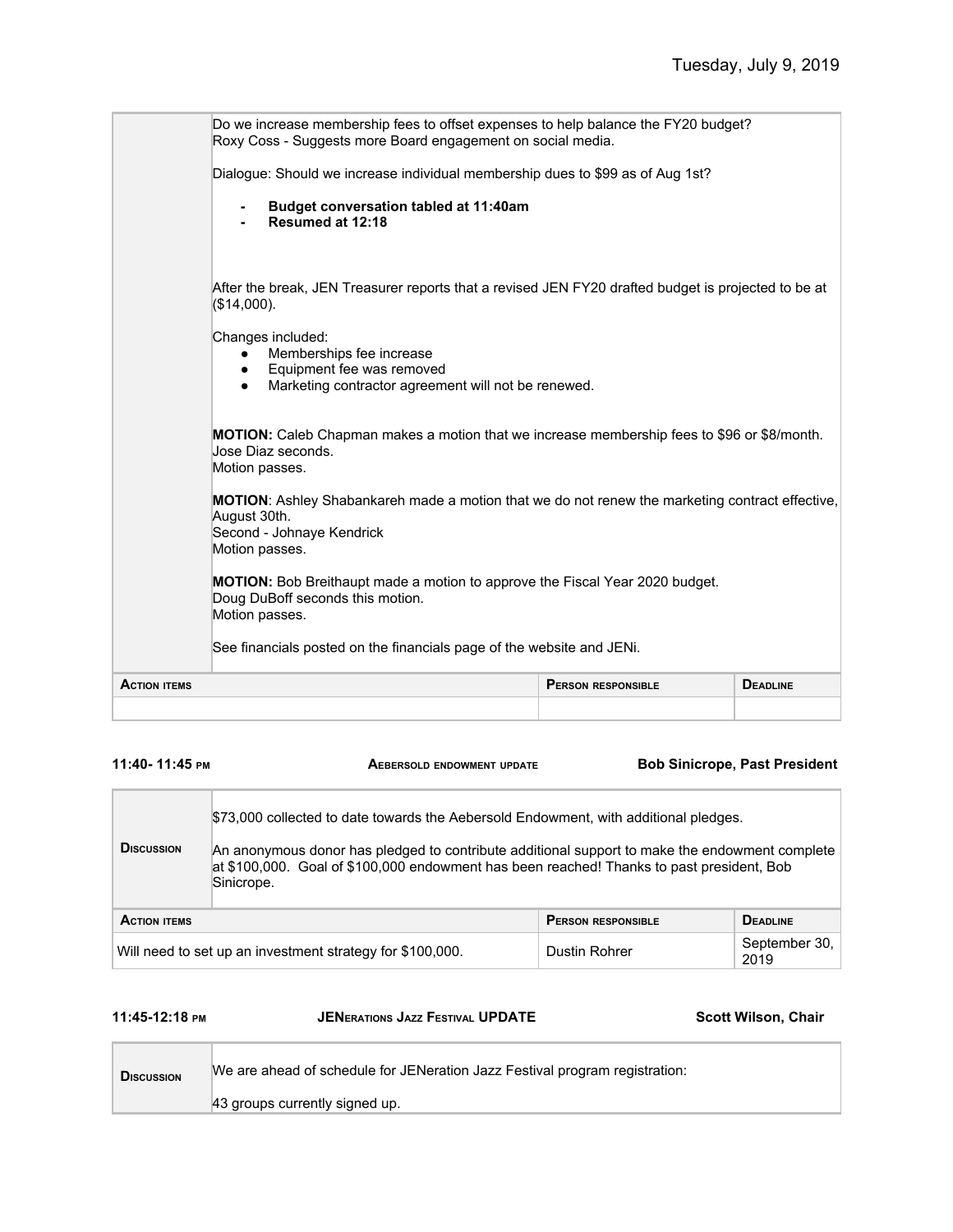| Fill Adiudicator shifts for JJF |                                                                                                                                                                                                                                                                                                                                          | <b>JEN Board</b>          |                 |
|---------------------------------|------------------------------------------------------------------------------------------------------------------------------------------------------------------------------------------------------------------------------------------------------------------------------------------------------------------------------------------|---------------------------|-----------------|
| <b>ACTION ITEMS</b>             |                                                                                                                                                                                                                                                                                                                                          | <b>PERSON RESPONSIBLE</b> | <b>DEADLINE</b> |
|                                 | Suggestions needed for adjudicators (2 shifts each day, 3 days)<br>9am-1:30pm<br>2pm -6:30pm<br>36 adjudicator shifts must be filled.                                                                                                                                                                                                    |                           |                 |
|                                 | 3 Stages Included:<br>Combo<br>Vocal Jazz<br><b>Big Band</b>                                                                                                                                                                                                                                                                             |                           |                 |
|                                 | Julius Tolintino - Will be reaching out to you regarding more music education majors participating.<br>Julius has also volunteered to be a clinician during the 2020 festival.<br>Johnaye Kendrick - Has volunteered to participate in JJF as a clinician. Scott will connect her to<br>others in the vocal field who are participating. |                           |                 |
|                                 | Todd Stoll - Requests that you recruit more women to your committee? We will send you a list of<br>prospects. President - JEN Board will strategically assist in the scheduling of the clinicians for the<br>2020 conference, then share with Scott Wilson and the Committee.                                                            |                           |                 |
|                                 | Scott Wison - We have made progress with more vocalists participating.<br>Clinicians                                                                                                                                                                                                                                                     |                           |                 |
|                                 | Mary Jo Papich - How are the efforts of Diversity and Inclusion of the committee to select<br>judges/clinicians going? Please include this effort in your report.                                                                                                                                                                        |                           |                 |
|                                 | Last year at this time we had 13 groups signed up.                                                                                                                                                                                                                                                                                       |                           |                 |
|                                 | Only 11 slots left to capacity                                                                                                                                                                                                                                                                                                           |                           |                 |

### **Strategic Plan Updates - Tabled to January 2020 meeting Bylaws Updates - Tabled to January 2020 meeting**

**12:35- 12:50 PM Todd Stoll, President**

|                   | Legends of Latin Jazz:           |
|-------------------|----------------------------------|
| <b>DISCUSSION</b> | In progress.                     |
|                   | LeJENds of Jazz Education Award: |

 **AWARDS**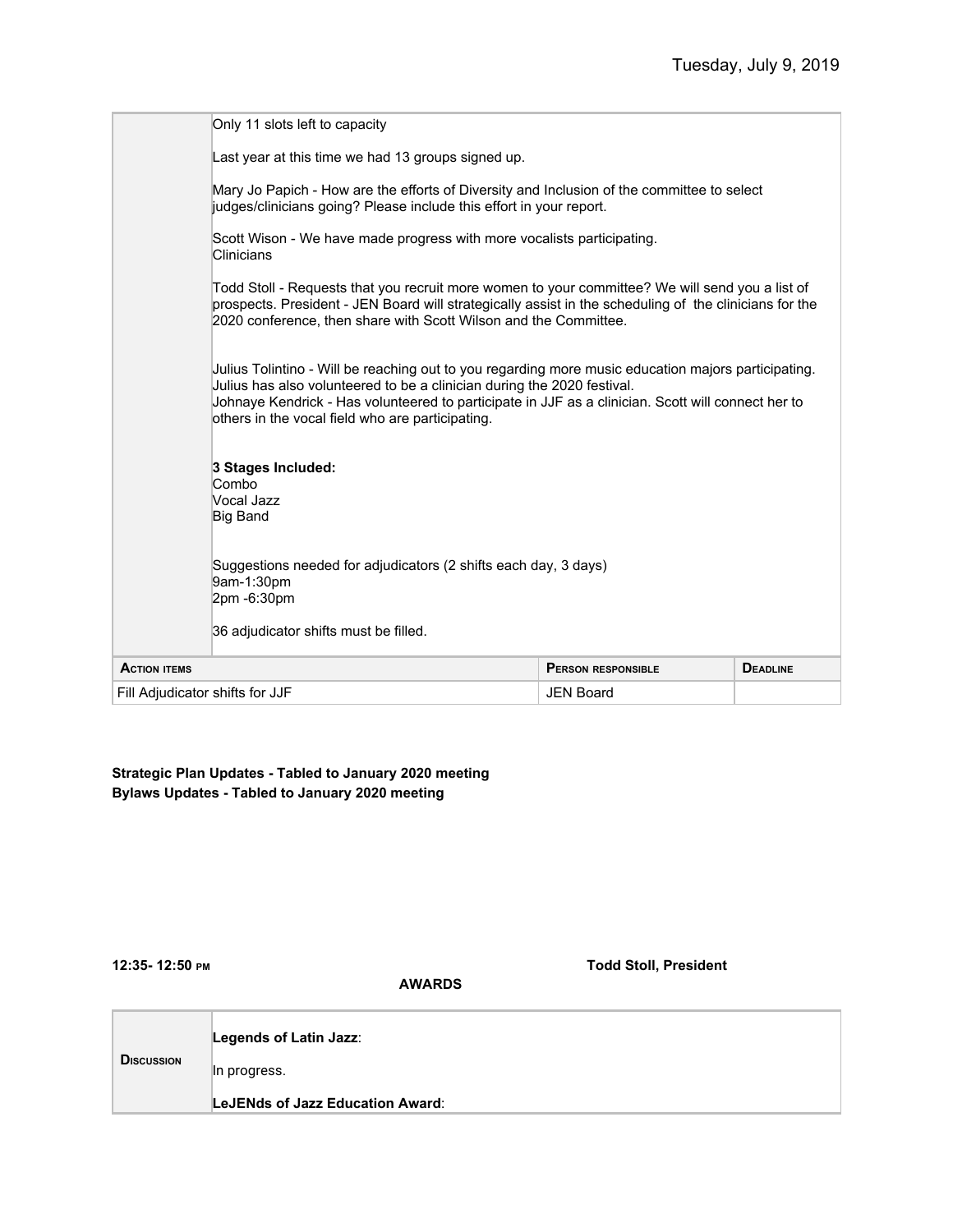|                                                                                                                       | Kidd Jordan                                                                                                                                                                                 |                           |                 |  |
|-----------------------------------------------------------------------------------------------------------------------|---------------------------------------------------------------------------------------------------------------------------------------------------------------------------------------------|---------------------------|-----------------|--|
|                                                                                                                       | Lonnie Davis will reach out to Kidd Jordan to let him know that we would like to award him with the<br>LeJENds of Jazz Education Award - Thursday, January 9th, 7pm at the JENeral Session. |                           |                 |  |
|                                                                                                                       | Ryan Adamson, JEN volunteer since the beginning of JEN, trumpet player.                                                                                                                     |                           |                 |  |
|                                                                                                                       | Board awards the President's Service Award this year at the conference.                                                                                                                     |                           |                 |  |
|                                                                                                                       | <b>Meade Legacy Jazz Griot Award:</b>                                                                                                                                                       |                           |                 |  |
|                                                                                                                       | Stephen Foster will receive the Griot Award this year.<br>PBI spotlight, featured artist Donald Harriosn Jr.                                                                                |                           |                 |  |
|                                                                                                                       | New Orleans Jazz Orchestra will be performing for the scholarship concert this year, with Tia Fuller<br>in attendance.                                                                      |                           |                 |  |
|                                                                                                                       | Board is encouraged to get students to apply for the scholarships before the deadline of September<br>15th.                                                                                 |                           |                 |  |
| <b>ACTION ITEMS</b>                                                                                                   |                                                                                                                                                                                             | <b>PERSON RESPONSIBLE</b> | <b>DEADLINE</b> |  |
| Reach out to Kidd Jordan to let him know that JEN would like to<br>award him with the LeJENds of Jazz Education Award |                                                                                                                                                                                             | Lonnie Davis              | <b>ASAP</b>     |  |

| 12:52-1:03рм                                                                                                                                                                            | <b>OTHER BUSINESS</b>                                                                                                  |                           | <b>Todd Stoll, President</b> |
|-----------------------------------------------------------------------------------------------------------------------------------------------------------------------------------------|------------------------------------------------------------------------------------------------------------------------|---------------------------|------------------------------|
| Would like to move forward with the Instagram take-over for Board members.                                                                                                              |                                                                                                                        |                           |                              |
|                                                                                                                                                                                         | There will be no Development Committee until further conversation with Executive Committee.                            |                           |                              |
| <b>D</b> ISCUSSION                                                                                                                                                                      | Strategic Plan will be revised and simplified with work from Bob Breithaupt. Will be restructured in a<br>grid format. |                           |                              |
| Training arranged for committee chairs on Diversity & Inclusion. Will provide the specific verbiage<br>that will be aligned with JEN's organizational diversity and inclusion platform. |                                                                                                                        |                           |                              |
| <b>ACTION ITEMS</b>                                                                                                                                                                     |                                                                                                                        | <b>PERSON RESPONSIBLE</b> | <b>DEADLINE</b>              |
|                                                                                                                                                                                         |                                                                                                                        |                           |                              |

**1:03 PM Meeting Adjourned President Todd Stoll**

Caleb Chapman made a motion to adjourn the meeting. Ashley Shabankareh seconds.